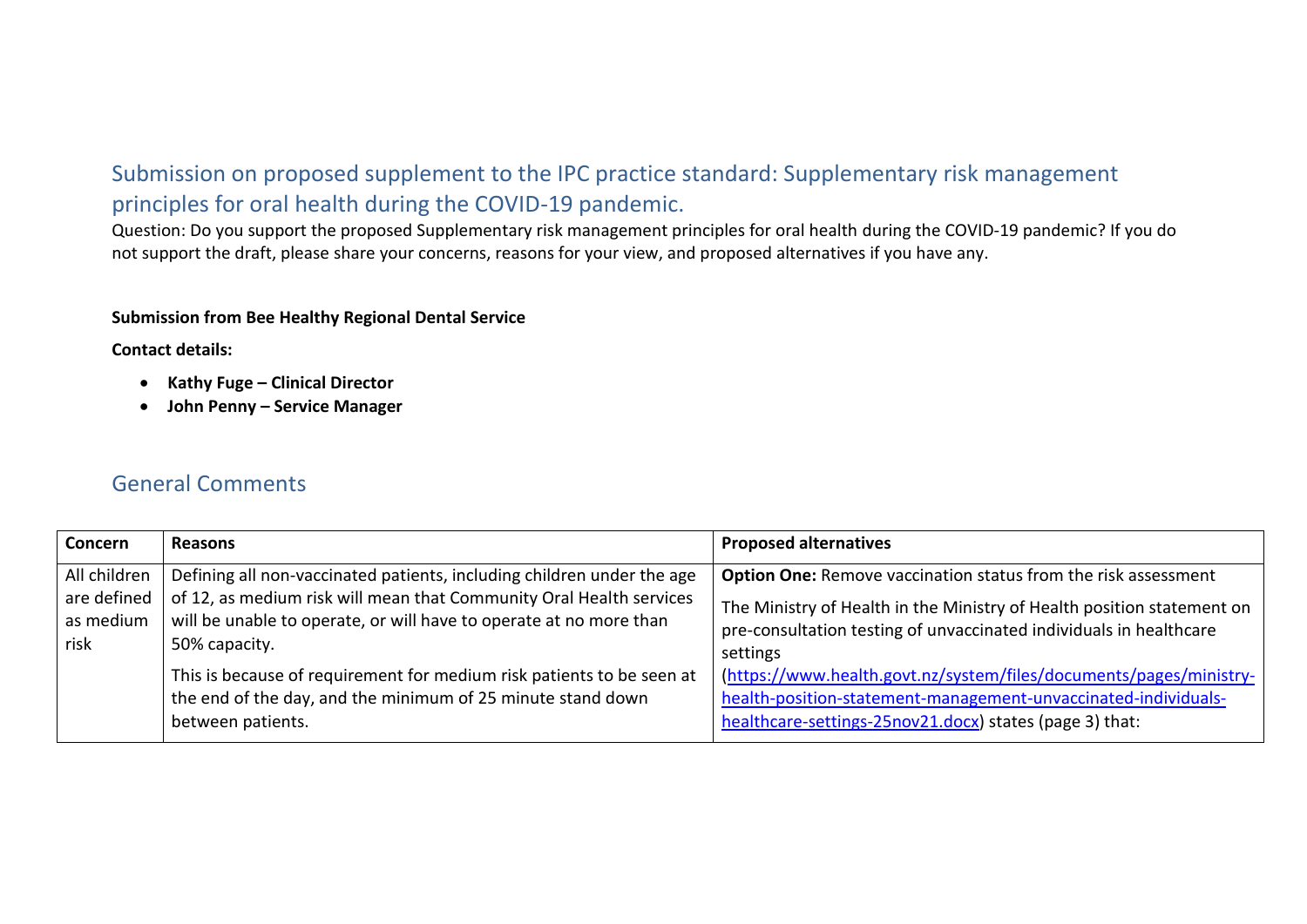This situation will improve once a higher proportion of  $5 - 12$  year olds are vaccinated, but getting all these children vaccinated will take some time. However, even if a high proportion of  $5 - 12$  year olds are vaccinated, under 5s will not be.

The Ministry of Health position statement on pre-consultation testing of unvaccinated individuals in healthcare settings [\(https://www.health.govt.nz/system/files/documents/pages/ministry](https://www.health.govt.nz/system/files/documents/pages/ministry-health-position-statement-management-unvaccinated-individuals-healthcare-settings-25nov21.docx)[health-position-statement-management-unvaccinated-individuals](https://www.health.govt.nz/system/files/documents/pages/ministry-health-position-statement-management-unvaccinated-individuals-healthcare-settings-25nov21.docx)[healthcare-settings-25nov21.docx\)](https://www.health.govt.nz/system/files/documents/pages/ministry-health-position-statement-management-unvaccinated-individuals-healthcare-settings-25nov21.docx) states that:

> Children form a large group of individuals who are unable to vaccinated and as such are likely to form a majority the group managed through an alternative pathway. Specific consideration must be given to how this would impact on children's clinical care.

In our opinion, the draft practice standard does not give sufficient "specific consideration . . . to how this would impact on children's clinical care."

We also note that the MoH position statement notes that:

Those under 12 years of age are not yet eligible for vaccination. In the event of different pathways being implemented to manage unvaccinated individuals, a decision will need to be made on whether children will be included in this pathway, considering that **the risk of transmission to adults from children appears to be less than the risk of transmission between adults.** (Emphasis added).

When there is high COVID-19 vaccine coverage (i.e., above 80 percent of eligible people are fully vaccinated), **transmission is more likely to occur from a vaccinated than an unvaccinated individual.** (Emphasis added).

We note that the supplementary risk management principles does quote from the MoH position statement with the following:

> The introduction of vaccine certificates has provided some validity to the concept that unvaccinated individuals should be managed differently to individuals who are vaccinated because of their public health risk.

But we also note that this paragraph goes on to state that:

It is important to note that vaccine certificates are dependent upon the prevalence of disease in the community. **The legislation will be very clear that access to essential services, including healthcare services, cannot be restricted based on vaccination status.** (Emphasis added).

Categorising all children (whether under the age of 12 or, in the future, children under the age of 5) as moderate risk because they cannot be vaccinated compromises their "access to essential services, including healthcare services . . . based on vaccination status" because they will not have access to an effective community oral health service.

**Option Two:** Remove vaccination status from the risk assessment of under 12s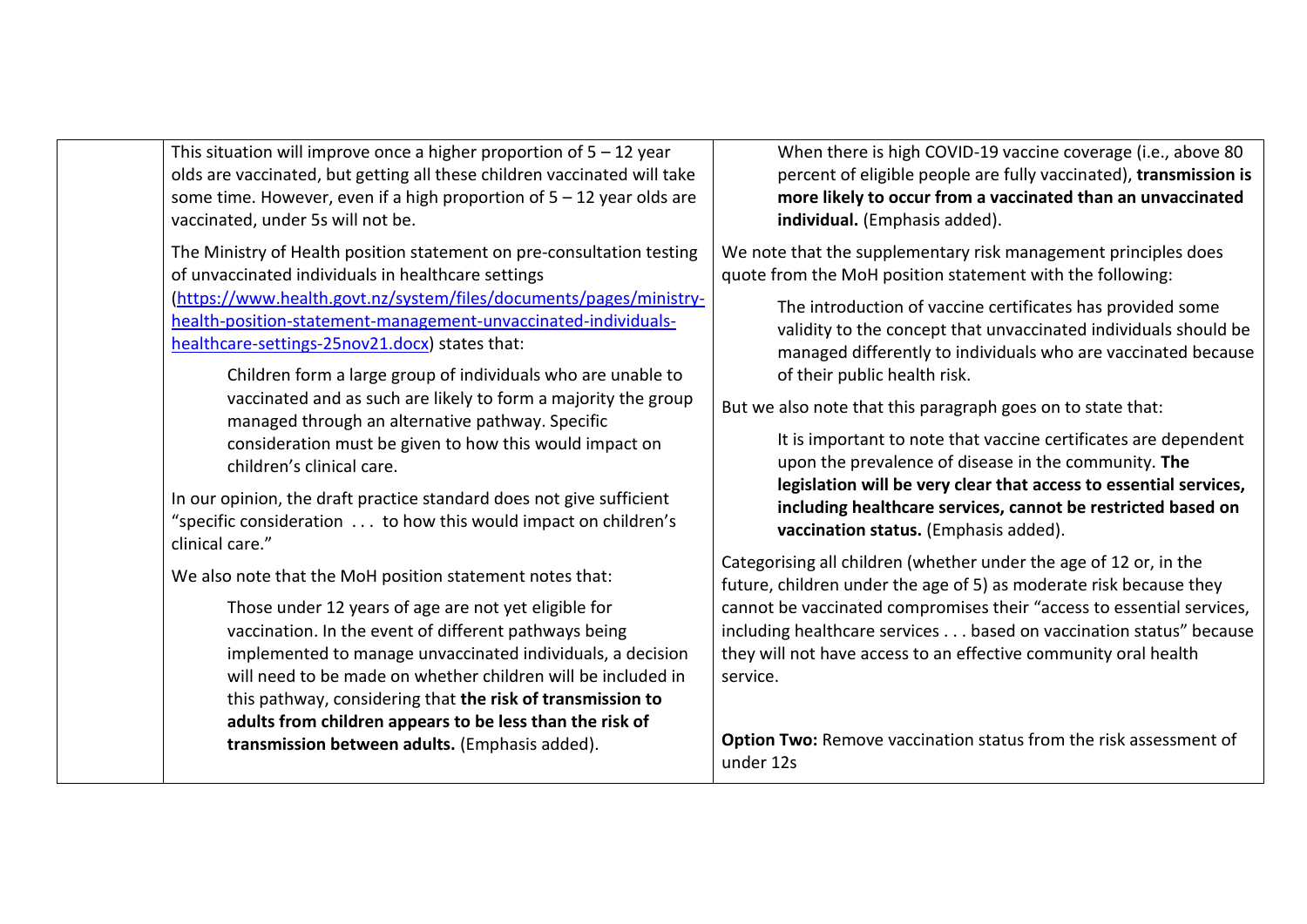|                                                                                                                   |                                                                                                                                                                                                                                                                                                                                                                                                                                                                                                                                                                                   | Maintain the categorisation of non-vaccinated adults as medium risk,<br>but remove that categorisation from those under the age of 12<br>because the risk of transmission from children to adults is lower than<br>from adults to adults.  |
|-------------------------------------------------------------------------------------------------------------------|-----------------------------------------------------------------------------------------------------------------------------------------------------------------------------------------------------------------------------------------------------------------------------------------------------------------------------------------------------------------------------------------------------------------------------------------------------------------------------------------------------------------------------------------------------------------------------------|--------------------------------------------------------------------------------------------------------------------------------------------------------------------------------------------------------------------------------------------|
| There is no<br>reference<br>to te Tiriti o<br>Waitangi or<br>to ensuring<br>equity of<br>access to<br>healthcare. | One of the key learnings from the COVID-19 vaccination response to<br>date is that processes that work effectively for the majority of the<br>population do not necessarily work effectively for Māori and Pacific<br>populations.                                                                                                                                                                                                                                                                                                                                                | Include te Tiriti o Waitangi and equity of access to oral health care as<br>principles underlying the risk management principles, and ensure that<br>the risk management principles are compatible with te Tiriti and<br>equity of access. |
|                                                                                                                   | One of our key outreach programmes to high-needs communities<br>(especially Māori, Pacific peoples, and others living in deprivation) is<br>to conduct oral health exams and fluoride varnish in preschools,<br>sometimes in an office at the preschool and sometimes in the<br>children's playroom. In 2020, we saw 600 children in low decile<br>preschools, and of those 600, 27 (4.5%) of them had such extreme<br>dental caries they had to be referred to hospital for treatment. This<br>demonstrates the extraordinarily high level of unmet need in some<br>communities. | Also see the point below about the practice standards being overly<br>prescriptive.                                                                                                                                                        |
|                                                                                                                   | The proposed practice standards would prevent us from running<br>these outreach programmes in preschools, and therefore would<br>worsen the oral health inequities that are already so prevalent in our<br>communities.                                                                                                                                                                                                                                                                                                                                                           |                                                                                                                                                                                                                                            |
| The<br>practice<br>standards<br>are overly<br>prescriptive                                                        | This makes it difficult for the practice standards to be written in a way<br>that allows sufficient flexibility for all services to provide oral health<br>care in the vastly different situations and circumstances.<br>Services and private practices need to be able to operationalise the<br>standard. Dental services have demonstrated the ability to do this for                                                                                                                                                                                                           | In our view, the practice standards should be a minimum level of<br>compliance, and each dental service should be trusted to determine<br>how they will implement the standards.                                                           |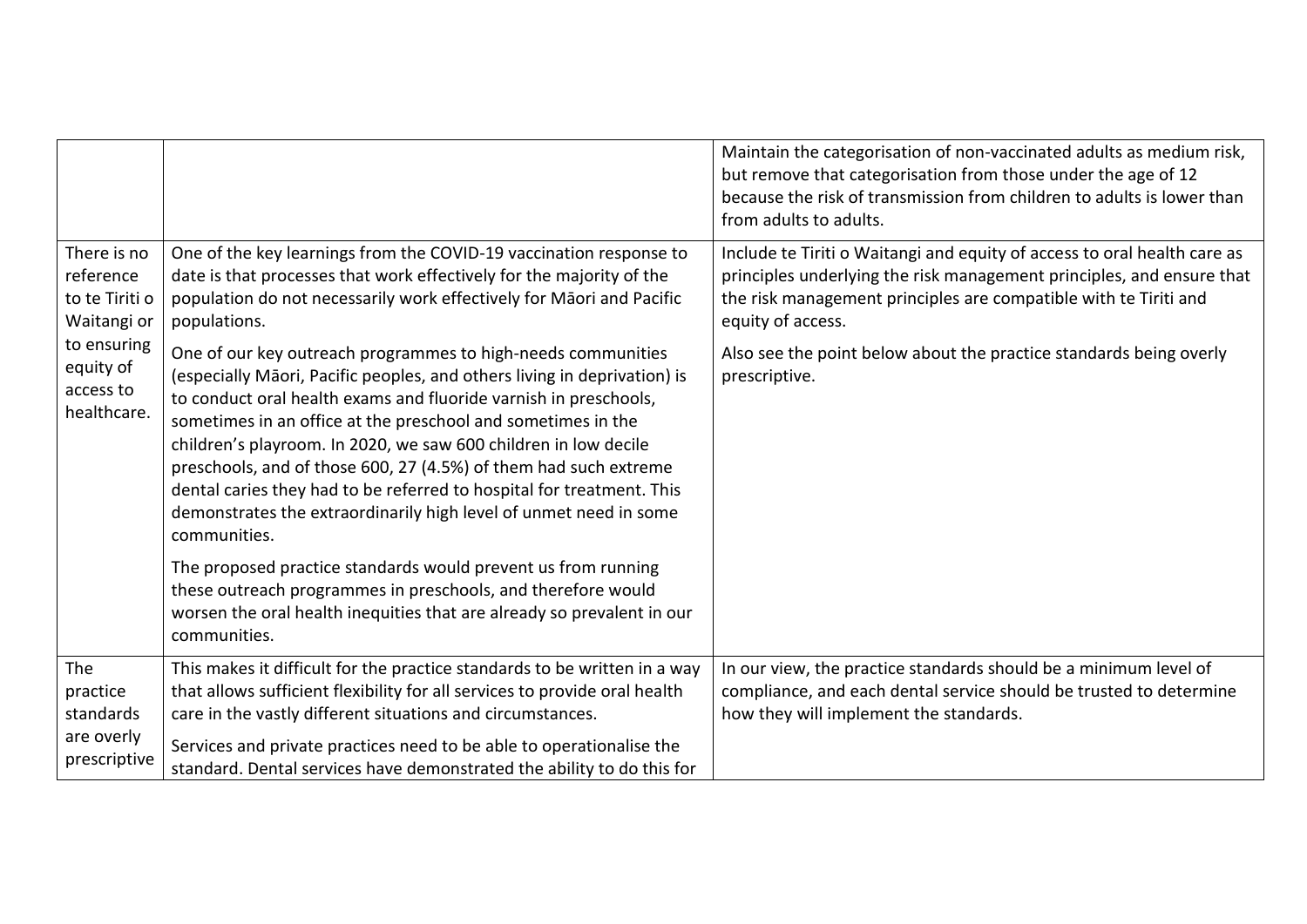| many decades, and we believe that dental services should continue to |  |
|----------------------------------------------------------------------|--|
| be trusted with this responsibility.                                 |  |
|                                                                      |  |
|                                                                      |  |
|                                                                      |  |
|                                                                      |  |
|                                                                      |  |

## Specific concerns

| Page<br><b>Number</b>                                 | <b>Concern</b>                                                              | Reason                                                                                                                                                                                              | <b>Proposed alternative</b>                                                                                                                                                                                                                                                                                                                                                                                                                                      |
|-------------------------------------------------------|-----------------------------------------------------------------------------|-----------------------------------------------------------------------------------------------------------------------------------------------------------------------------------------------------|------------------------------------------------------------------------------------------------------------------------------------------------------------------------------------------------------------------------------------------------------------------------------------------------------------------------------------------------------------------------------------------------------------------------------------------------------------------|
| $\overline{2}$<br>Introduction                        | Introduction is ambiguous in its<br>purpose                                 | DCNZ Supplement to Practice Standard needs to<br>be clear and unambiguous                                                                                                                           | Keep First 3 paragraphs                                                                                                                                                                                                                                                                                                                                                                                                                                          |
| $\mathfrak{p}$<br>Vaccination<br>status<br>commentary | The commentary on seeing<br>unvaccinated patients is in<br>the introduction | This is confusing for the reader who at this point<br>will be trying to understand the purpose of the<br>paper. The purpose of the paper is not to discuss<br>whether to see un vaccinated patients | The commentary on seeing unvaccinated patients<br>should not be in the introduction but rather be<br>under a separate heading with a view to replacing<br>with any MoH mandate if it arises. Reordering<br>statements below will make more sense<br>The Ministry of Health advised that changes to<br>legislation will make it clear that access to<br>essential services, including healthcare services,<br>will not be restricted based on vaccination status. |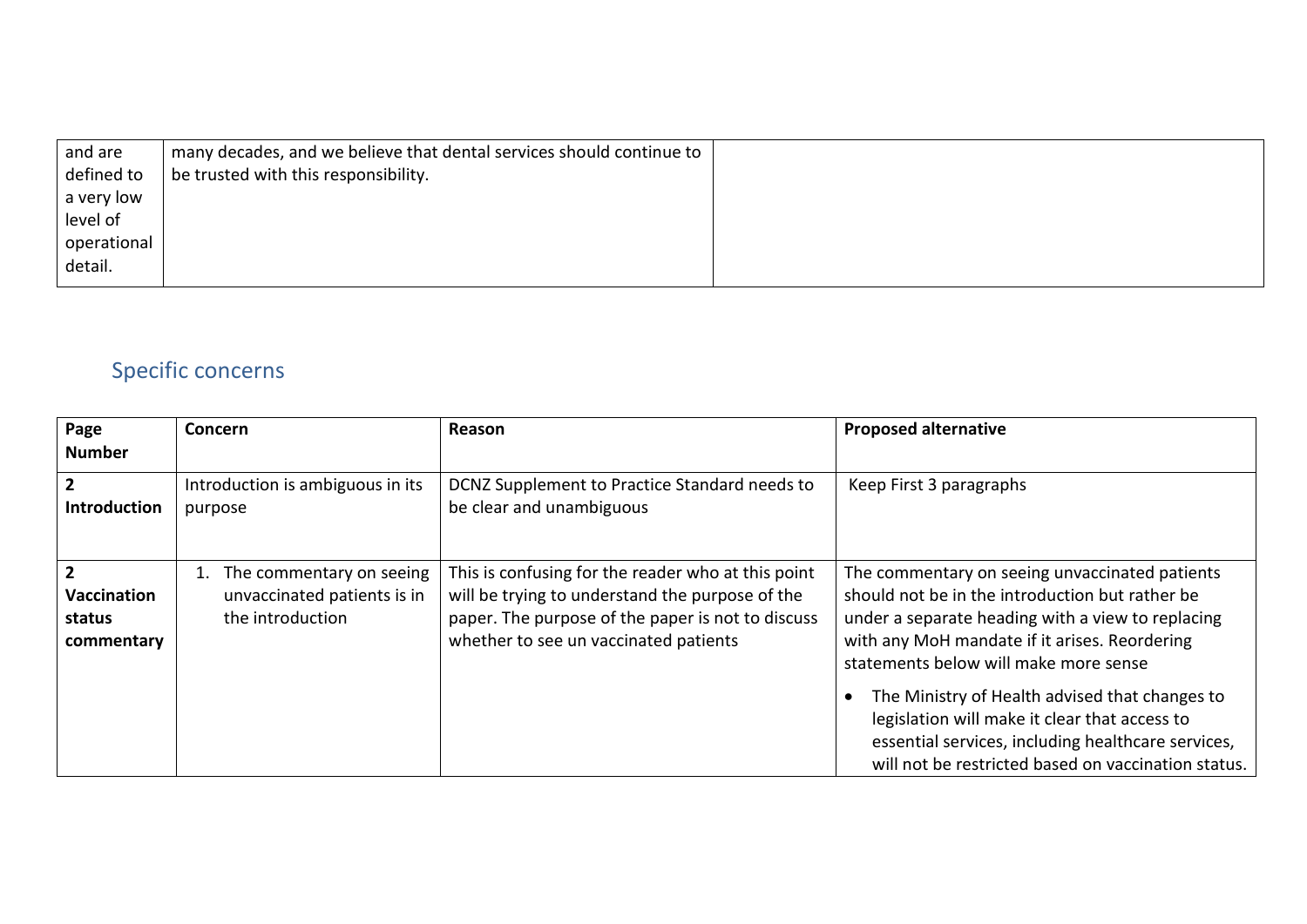|                |                                                                    |                                                                                                                                                                                                                                                                                                                                                                                                                                                                                                                                                                    | Under the Code of Health and Disability Service<br>$\bullet$<br>Consumers' Rights (INSERT FOOTNOTE OR<br>REFERENCE?), patients have the right to freedom<br>from discrimination, to be treated with respect,<br>and the right to services of an appropriate<br>standard; which may include referral.<br>The Dental Council has an expectation that oral<br>health practitioners will not refuse to treat those<br>who are unvaccinated.                                                                                                                                                                                                                                                                                                    |
|----------------|--------------------------------------------------------------------|--------------------------------------------------------------------------------------------------------------------------------------------------------------------------------------------------------------------------------------------------------------------------------------------------------------------------------------------------------------------------------------------------------------------------------------------------------------------------------------------------------------------------------------------------------------------|--------------------------------------------------------------------------------------------------------------------------------------------------------------------------------------------------------------------------------------------------------------------------------------------------------------------------------------------------------------------------------------------------------------------------------------------------------------------------------------------------------------------------------------------------------------------------------------------------------------------------------------------------------------------------------------------------------------------------------------------|
| $\overline{2}$ | Separate pathway for<br>vaccinated and unvaccinated<br>individuals | Separate pathway for vaccinated and<br>unvaccinated individuals will not prevent the risk<br>of inadvertently seeing an infectious person<br>(regardless of vaccination status) without the<br>health care worker being aware, using<br>appropriate personal protective equipment<br>and/or being in an appropriate physical<br>environment.<br>When there is high COVID-19 vaccine coverage<br>(i.e., above 80 percent of eligible people are fully<br>vaccinated), transmission is more likely to occur<br>from a vaccinated than an unvaccinated<br>individual. | Remove vaccination status from the risk<br>1)<br>assessment, and<br>Not automatically assign <12s to a higher risk<br>2)<br>category than >12s, or, at the very least, take<br>into consideration that the risk of transmission to<br>adults from children appears to be less than the<br>risk of transmission between adults.<br>Those under 12 years of age are not yet eligible for<br>vaccination. In the event of different pathways being<br>implemented to manage unvaccinated individuals, a<br>decision will need to be made on whether children<br>will be included in this pathway, considering that the<br>risk of transmission to adults from children appears<br>to be less than the risk of transmission between<br>adults. |